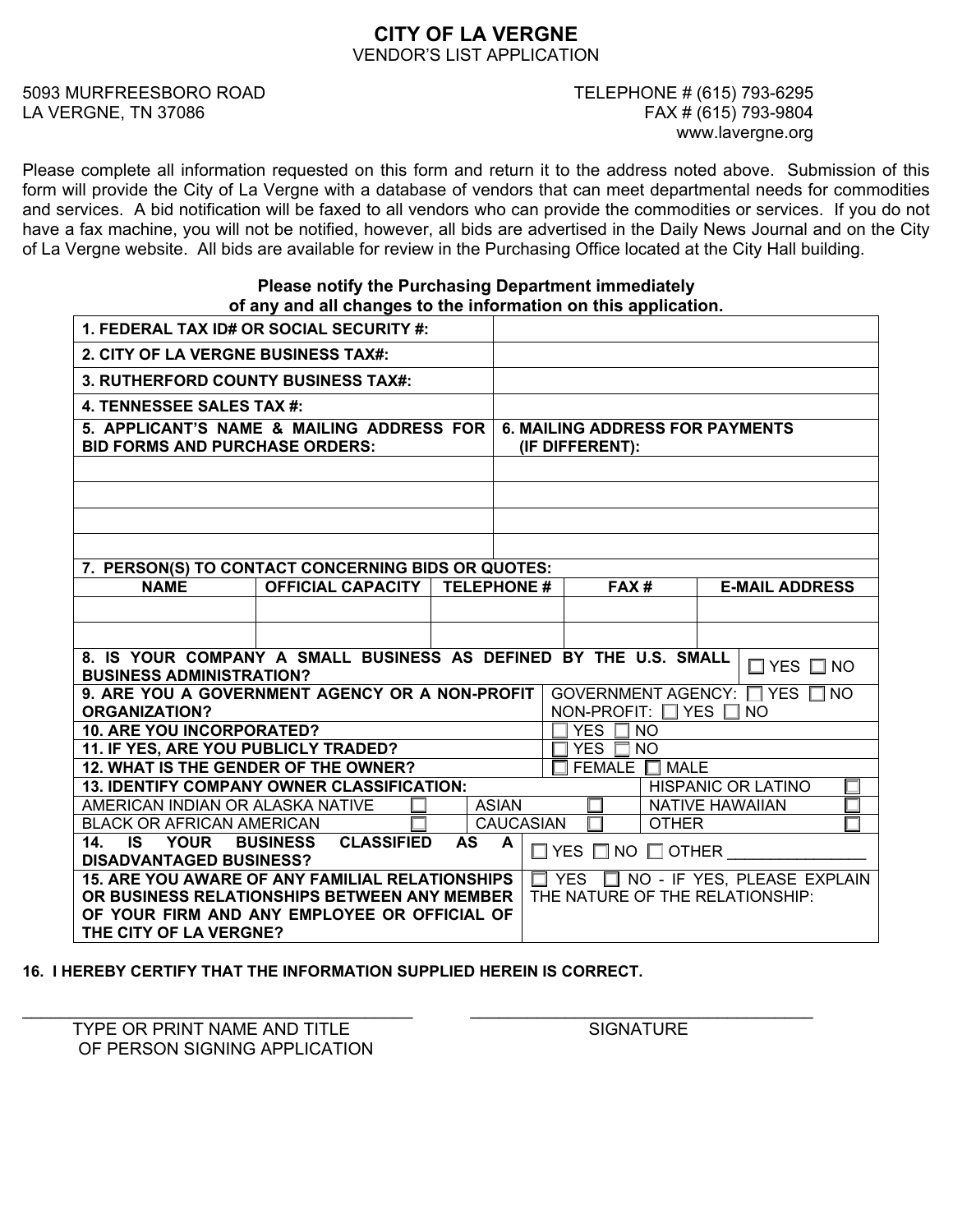#### **CLASS LIST**

### **Please place a checkmark (**9**) by items you are interested in supplying.**

- 005 Abrasives
- 010 Acoustical Tile, Insulating Materials, and Supplies
- \_\_\_ 015 Addressing, Copying, Mimeograph, and Spirit Duplicating Machine Supplies, Chemicals. Inks, Paper, Etc.
- 019 Agricultural Crops and Grain including Fruits, Melons, Nuts, and **Vegetables**
- 020 Agricultural Equipment, Implements, and Accessories
- 022 Agricultural Implement and Accessory Parts
- \_\_\_ 025 Air Compressors and Accessories
- 031 Air Conditioning, Heating, and Ventilating: Equipment, Parts and Accessories (See Related Items In Class 740)
- 035 Aircraft and Airport, Equipment, Parts, and Supplies
- 037 Amusement, Decorations, Entertainment, Toys, Etc.
- 040 Animals, Birds and Marine Life Including Accessory Items (Live)
- 045 Appliances and Equipment, Household Type
- 050 Art Equipment and Supplies
- \_\_\_ 052 Art Objects
- \_\_\_ 055 Automotive Accessories for Automobiles, Buses, Trucks, Etc.
- 060 Automotive Maintenance Items and Repair [Replacement Parts)
- 065 Automotive Bodies, Accessories, and Parts
- \_\_\_ 070 Automotive Vehicles and Related Transportation Equipment
- 075 Automotive Shop Equipment and Supplies
- 080 Badges, Emblems, Name Tags and Plates, Jewelry, Etc.
- 085 Bags, Bagging. Ties, and Erosion Control Equipment
- 090 Bakery Equipment, Commercial
- \_\_\_ 095 Barber and Beauty Shop Equipment and Supplies
- \_\_\_ 100 Barrels, Drums, Kegs, and Containers
- 105 Bearings (Except Wheal Bearings and Seals See Class 060)
- 110 Belts and Belting: Conveyor, Elevator. Power Transmission, and
- V-Belts
- 115 Biochemical, Research
- 120 Boats, Motors, and Marine and Wildlife Supplies
- 125 Bookbinding Supplies
- 135 Bricks and Other Clay Products, Refractory Materials, and Stone **Products**
- 140 Broom, Brush, and Map Manufacturing Machinery and Supplies
- 145 Brushes (Not Otherwise Classified)
- \_\_\_ 150 Builder's Supplies
- \_\_\_ 155 Buildings and Structures: Fabricated and Prefabricated
- 160 Butcher Shop and Meat Processing Equipment
- 165 Cafeteria and Kitchen Equipment, Commercial
- \_\_\_ 175 Chemical Laboratory Equipment and Supplies
- 180 Chemical Raw Materials (in Large Quantities Primarily for Manufacturing Janitorial and Laundry Products)
	- 190 Chemicals and Solvents, Commercial (in Bulk)
- 192 Cleaning Compositions, Detergents, Solvents, and Strippers -Prepackaged
- \_\_\_ 193 Clinical Laboratory Reagents and Tests (Blood Grouping, Diagnostic. Drug Monitoring, Etc.)
- \_\_\_ 195 Clocks, Timers, Watches, and Jewelers' and Watchmakers' Tools and Equipment
- 200 Clothing, Apparel, Uniforms, and Accessories
- 201 Clothing Accessories (See Class 800 for shoes and boots)
- \_\_\_ 204 Computer Hardware and Peripherals for Microcomputers
- \_\_\_ 206 Computer Hardware and Peripherals for Mini and Main Frame **Computers**
- 207 Computer Accessories and Supplies
- 208 Computer Software for Microcomputers (Preprogrammed)
- \_\_\_ 209 Computer Software for Mini and Main Frame Computers
- (Preprogrammed)
- 210 Concrete and Metal Culverts, Pilings, Septic Tanks. Accessories and Supplies
- 220 Controlling, Indicating, Measuring, Monitoring. and Recording Instruments and Supplies
- 225 Coolers, Drinking Water (Water Fountains)
- 232 Crafts, General
- 233 Crafts, Specialized
- 240 Cutlery, Dishes, Flatware, Glassware, Trays, Utensils, and Supplies
- 245 Dairy Equipment and Supplies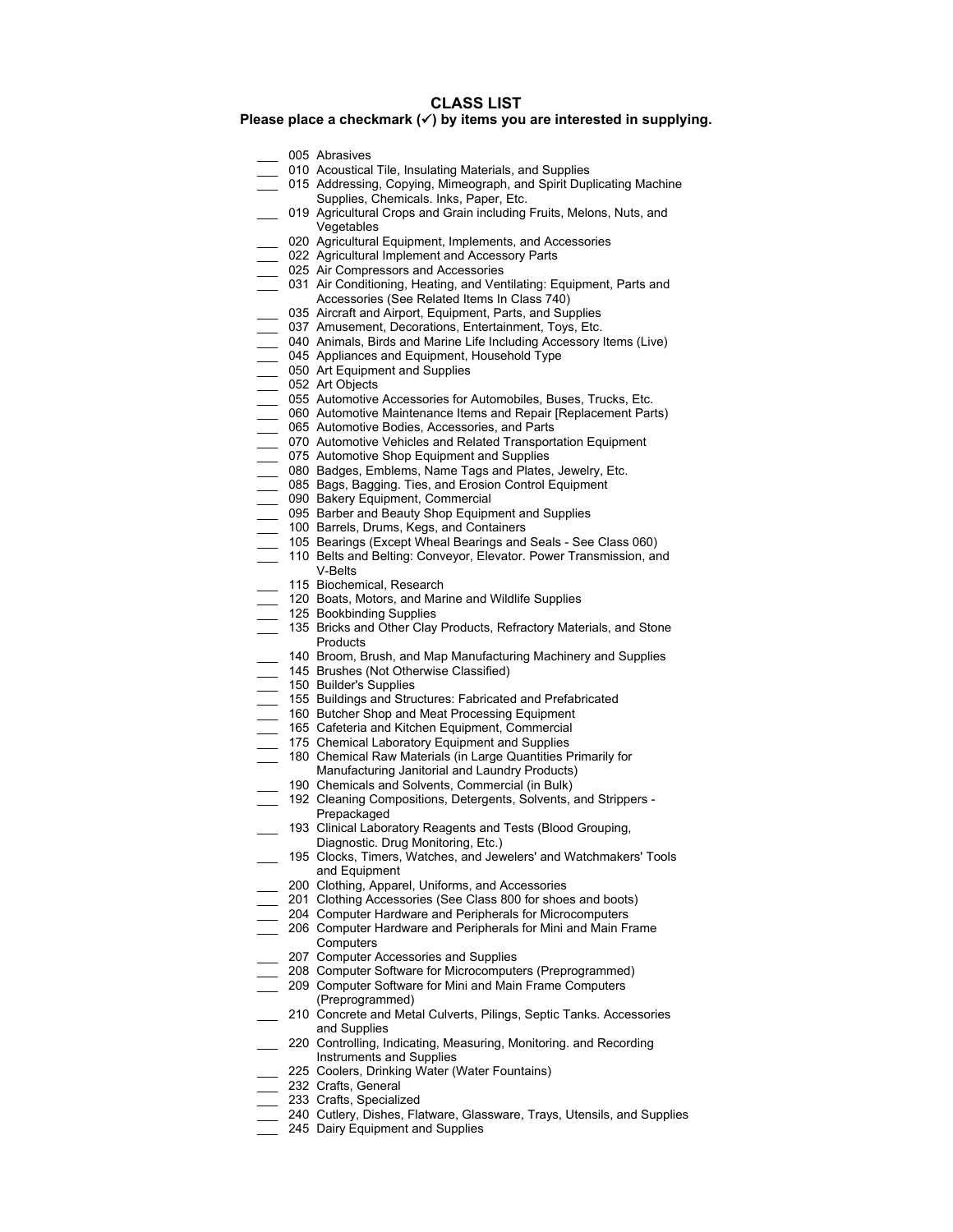- 250 Data Processing Cards and Paper
- 255 Decals and Stamps
- 260 Dental Equipment and Supplies
- 265 Draperies, Curtains, and Upholstery Material (including Automobile) 269 Drugs and Pharmaceuticals
- 
- 271 Drugs, Pharmaceuticals, and Sets (For Large-Volume Parenteral Administration, Infusion, Irrigation, and Tube Feeding)
- 280 Electrical Cables and Wires (Not Electronic)
- 285 Electrical Equipment and Supplies (Except Cable and Wire)
- 287 Electrical Components, Replacement Parts, and Accessories: And
- Miscellaneous Electronic Equipment
- 290 Energy Collecting Equipment and Accessories: Solar and Wind
- 295 Elevators and Escalators, Building Type
- 305 Engineering Equipment, Surveying Equipment, Drawing
- Instruments, and Supplies
- 310 Envelopes, Plain or Printed
- 315 Epoxy Based Formulations for Adhesives, Coatings, and Agents
- 318 Fare Collection Equipment and Supplies
- 320 Fastening, Packaging, Strapping, Tying Equipment and Supplies
- 325 Feed, Bedding, Vitamins and Supplements for Animals
- \_\_\_ 330 Fencing
- 335 Fertilizers and Soil Conditioners
- 340 Fire Protection Equipment and Supplies
- 345 First Aid and Safety Equipment and Supplies (Except Nuclear and Welding)
- 350 Flags. Flag Poles, Banners, and Accessories
- 360 Floor Covering, Floor Covering Installation and Removal Equipment, and Supplies
- 365 Floor Maintenance Machines, Parts, and Accessories
- 370 Food Processing and Canning Equipment and Supplies
- 375 Foods: Bakery Products (Fresh)
- 380 Foods: Dairy Products (Fresh)
- \_\_\_ 385 Foods, Frozen
- 390 Foods: Perishable
- 393 Foods: Staple Grocery and Grocer's Miscellaneous Items
	- \_\_\_ 395 Forms, Continuous: Computer Paper, Form Labels, Snap-Out Forms, and Folders for Forms
- 400 Foundry Castings, Equipment, and Supplies
- 405 Fuel, Oil, Grease and Lubricants
- \_\_\_ 410 Furniture: Health Care and Hospital Facility
- **\_\_\_** 415 Furniture: Laboratory
- 420 Furniture: Cafeteria, Chapel, Dormitory, Household, Library, Lounge, **School**
- 425 Furniture: Office
- 430 Gases, Containers, Equipment: Laboratory. Medical, and Welding
- 435 Germicides, Cleaners, and Related Sanitation Products for Health
- Care Personnel
- 440 Glass and Glazing Supplies
- 445 Hand Tools (Powered and Non-Powered), Accessories and Supplies
- 450 Hardware and Related Items
- 460 Hose, Accessories, and Supplies: Industrial, Commercial, and Garden
- 465 Hospital and Surgical Equipment, Instruments, and Supplies
- 470 Hospital Equipment and Supplies: Mobility, Speech Impaired, and Restraint Items
- 475 Hospital, Surgical, and Related Medical Accessories & Sundry Items
- 485 Janitorial Supplies, General Line
	- 490 Laboratory Equipment and Accessories (For General Analytical and Research Use): Nuclear, Optical, and Physical
- 493 Laboratory Equipment and Accessories: Biochemistry, Chemistry, Environmental Science, Etc.
- 495 Laboratory and Field Equipment and Supplies: Biology, Botany, Geology, Microbiology, Zoology, Etc.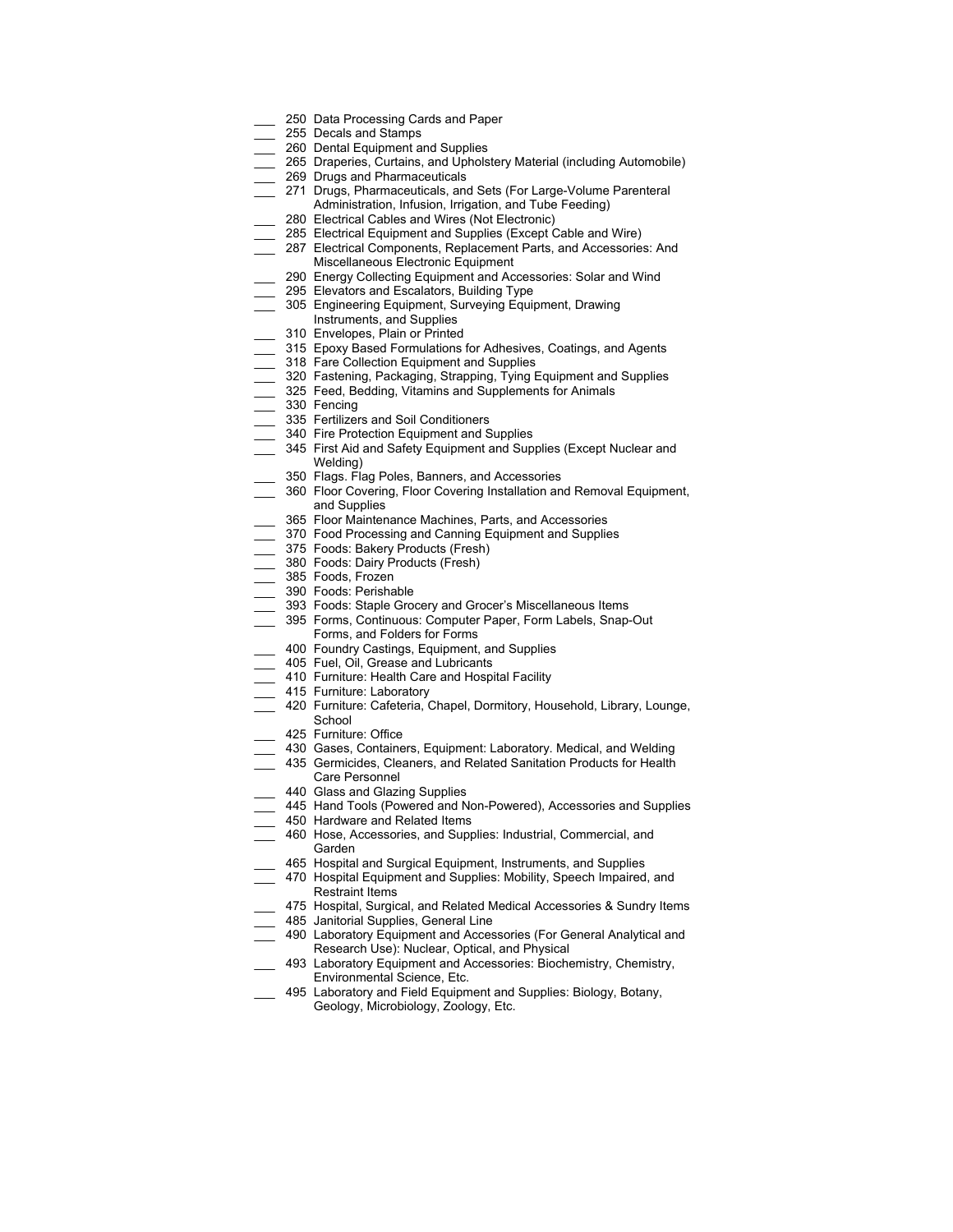- 500 Laundry and Dry Cleaning Equipment, Accessories, Parts and Supplies - Commercial
	- 505 Laundry and Dry Cleaning Compounds and Supplies
- 510 Laundry Textiles and Supplies
- \_\_\_ 515 Lawn Maintenance Equipment, Accessories, and Parts (Non-Agricultural Applications)
- 520 Leather and Related Equipment. Products, Accessories, & Supplies
- 525 Library and Archival Equipment, Machines, and Supplies
- 530 Luggage, Brief Cases, Purses and Related Items
- 540 Lumber and Related Products
- 545 Machinery and Hardware, Industrial
- 550 Markers, Plaques and Traffic Control Devices
- 555 Marking and Stenciling Devices
- 556 Mass Transportation Transit Bus
- \_\_\_ 557 Mass Transportation Transit Bus Accessories and Parts
- 558 Mass Transportation Rail Vehicles and Systems
- 559 Mass Transportation Rail Vehicles Parts and Accessories
- 560 Material Handling and Storage Equipment and Allied Items
- 565 Mattress Manufacturing Machinery and Supplies
- 570 Metals: Bars, Plates, Rods, Sheets, Strips, Structural Shapes, Tubing, and Fabricated Items
- 575 Microfiche and Microfilm Equipment, Accessories, and Supplies
- \_\_\_ 578 Miscellaneous Products
- \_\_\_ 580 Musical Instruments, Accessories, and Supplies
- \_\_\_ 590 Notions and Related Sewing Accessories, and Supplies
- \_\_\_ 595 Nursery Stock, Equipment, and Supplies
- \_\_\_ 600 Office Machines, Equipment, and Accessories
- \_\_\_ 605 Office Mechanical Aids, Small Machines, and Apparatuses
- 610 Office Supplies: Carbon Paper and Ribbons, All Types
- \_\_\_ 615 Office Supplies, General
- 620 Office Supplies: Erasers, Inks, Leads, Pens, Pencils, Etc.
- \_\_\_ 625 Optical Equipment, Accessories, and Supplies
- \_\_\_ 630 Paint, Protective Coatings, Varnish, Wallpaper, and Related Products
- 635 Painting Equipment and Accessories
- 640 Paper and Plastic Products, Disposable
- 645 Paper (For Office and Print Shop Use)
- \_\_\_ 650 Park, Playground, Recreational Area and Swimming Pool Equipment
- 652 Personal Hygiene and Grooming Equipment and Supplies
- 656 Photographic Equipment and Supplies (Not Including Graphic Arts, Microfilm, and X-Ray)
- 658 Pipe and Tubing
- \_\_\_ 659 Pipe Fittings
- \_\_\_ 660 Pipes, Tobaccos, Smoking Accessories: Alcoholic Beverages
- \_\_\_ 665 Plastics, Resins, Fiberglass: Construction, Forming, Laminating, and Molding Equipment, Accessories, and Supplies
- 670 Plumbing Equipment, Fixtures, and Supplies
- 675 Poisons: Agricultural and Industrial
- 680 Police Equipment and Supplies
- 685 Poultry Equipment and Supplies
- \_\_\_ 690 Power Generation Equipment, Accessories, Supplies
- 691 Power Transmission Equipment Electrical, Mechanical Air and Hydraulic
- 700 Printing Plant Equipment and Supplies (Except Papers)
- 710 Prosthetic Devices, Hearing Aids, Auditory Testing Equipment, Electronic Reading Devices, Etc.
- 715 Publications and Audiovisual Materials (Prepared Materials Only, Not Equipment, Supplies, or Production)
- \_\_\_ 720 Pumping Equipment and Accessories
- \_\_\_ 725 Radio Communication, Telephone, and Telecommunication Equipment, Accessories, and Supplies
- 730 Radio Communication and Telecommunication Testing, Measuring,
- and Analyzing Equipment, Accessories and Supplies
- 735 Rags, Shop Towels, and Wiping Cloths
- \_\_\_ 740 Refrigeration Equipment and Accessories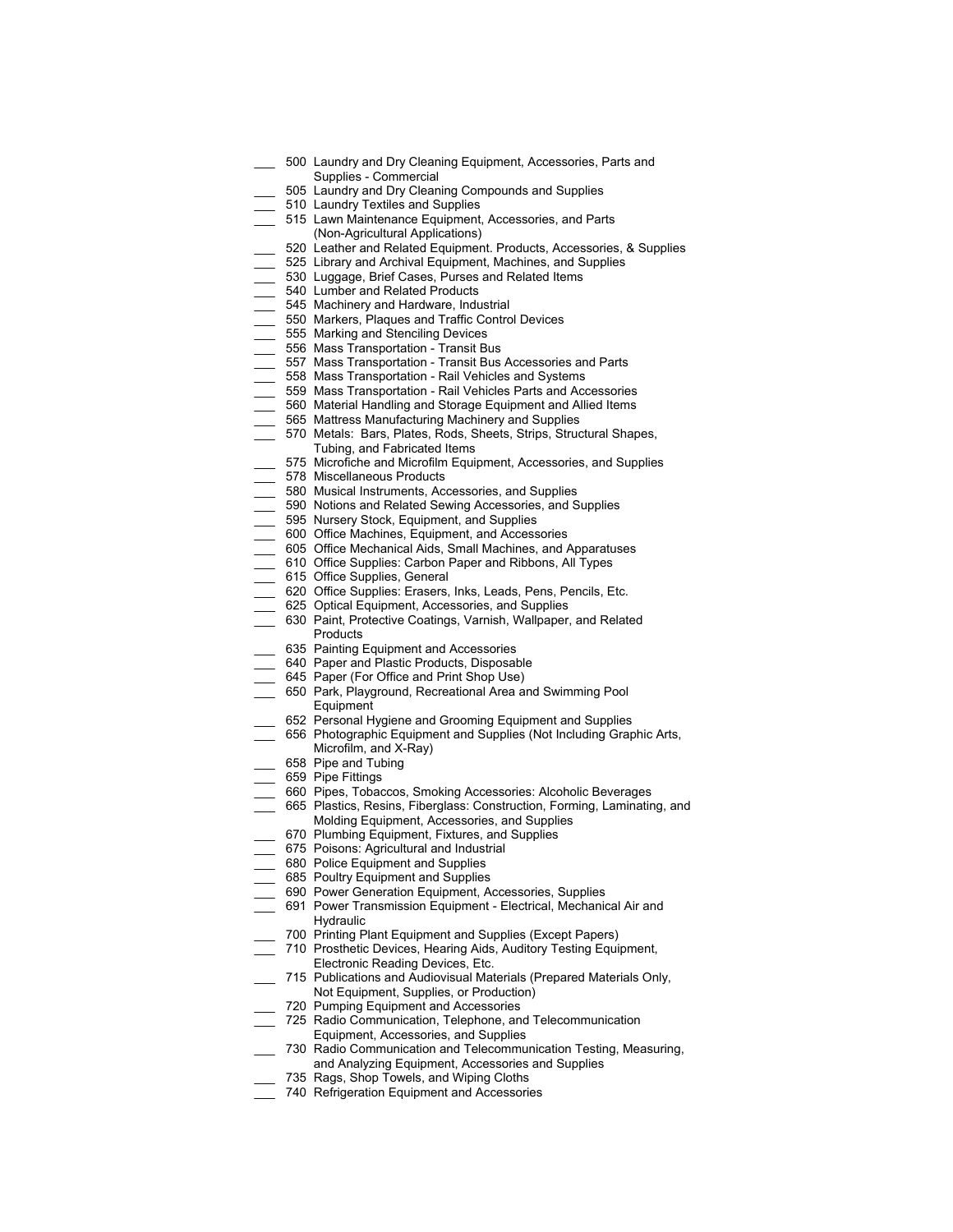- 745 Road and Highway Building Materials (Asphaltic)
	- 750 Road and Highway Building Materials (Not Asphaltic)
- 755 Road and Highway Equipment and Parts: Asphalt and Concrete Handling and Processing
- 760 Road and Highway Equipment: Earth Handling, Grading, Moving, Packing, Etc.
- \_\_\_ 765 Road and Highway Equipment (Except Asphalt, Concrete, and Earth Handling Equipment In Classes 755 and 760)
- \_\_\_ 770 Rooting
- 775 Salt (Sodium Chloride) (See Class 393 for Table Salt)
- \_\_\_ 780 Scales and Weighing Apparatus (See 175-08 for Laboratory Balances)
- 785 School Equipment and Supplies
- \_\_\_ 790 Seed, Sod, Soil, and Inoculants
- 795 Sawing, Room and Textile Machinery, and Accessories
- \_\_\_ 800 Shoes and Boots
- \_\_\_ 801 Signs, Sign Materials, Sign Making Equipment, and Related **Supplies**
- 803 Sound Systems, Components, and Accessories: Group Intercom, Music, Public Address, Etc.
- 805 Sporting and Athletic Goods
- 810 Spraying Equipment (Except Household, Nursery Plant, and Paint)
- 815 Steam and Hot Water Fittings, Accessories, and Supplies
- 820 Steam and Hot Water Boilers, Steam Heating, and Power Plant
- Equipment
- 825 Stockman Equipment and Supplies
- 830 Tanks (Metal, Wood, and Synthetic Materials): Mobile, Portable, Stationary, and Underground Types
- 832 Tape (Not Data Processing, Measuring, Optical, Sawing, Sound, or Video)
- 840 Television Equipment and Accessories
- 845 Testing Apparatus and Instruments (Not for Electrical or Electronic Measurements)
- 850 Textiles, Fibers, Household Linens. and Place Goods
- 855 Theatrical Equipment and Supplies
- 860 Tickets, Coupon Books, Sales Books, Strip Books, Etc.
- **\_\_\_** 863 Tires and Tubes
- 864 Train Controls, Electronic
- 865 Twine
- 870 Venetian Blinds, Awnings, and Shades
- 875 Veterinary Equipment and Supplies (See Class 325 for Vitamins and Supplements for Animals)
- 880 Visual Education Equipment and Supplies (Except Projection Lamps See Class 285)
- 883 Voice Response Systems
- 885 Water and Wastewater Treating Chemicals
- 890 Water Supply and Sewage Treatment Equipment (Not for Air
- Conditioning, Steam Boiler, or Laboratory Reagent Water)
- 895 Welding Equipment and Supplies
- 898 X-Ray and Other Radiological Equipment and Supplies (Medical)
- 905 Aircraft Operations Services
- 906 Architectural Services, Professional
- 907 Architectural and Engineering Services, Non-Professional
- 908 Bookbinding, Rebinding, and Repairing
- 909 Building Construction Services Equipment, Furnishings, and Work Covered by Building Construction Contracts Only
	- 910 Building Maintenance and Repair Services
- 912 Construction Services, General
- \_\_\_ 913 Construction Services, Heavy
- \_\_\_ 914 Construction Services, Trade (New Construction)
- 915 Communications and Media Related Services
- 918 Consulting Services
- 920 Data Processing Services and Software
- 924 Educational Services
- 925 Engineering Services, Professional
- 926 Environmental and Ecological Services
	- 928 Equipment Maintenance, Reconditioning and Repair Services for Automobiles, Trucks, Trailers, Transit Buses and Other Vehicles